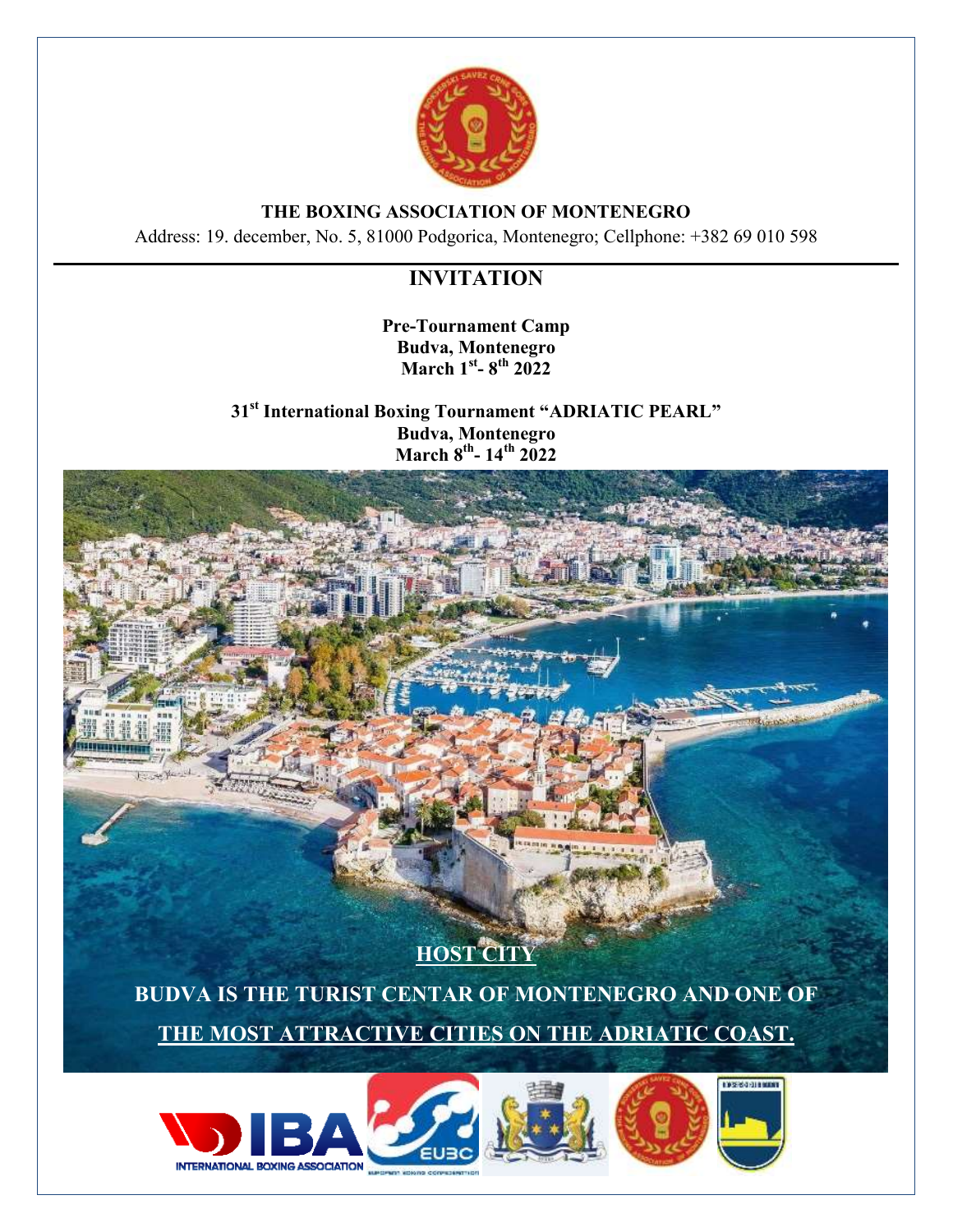| Pre-Tournament Training Camp   | March $1st$ - $8th$               |
|--------------------------------|-----------------------------------|
| <b>Tournament Arrival Date</b> | March $8th$                       |
| <b>Tournament Period</b>       | March $8^{th}$ - 14 <sup>th</sup> |
| <b>Competition Period</b>      | March $9^{th}$ - 13 <sup>rd</sup> |
| Departure Date                 | March $14th$                      |

#### **EVENT PERIOD**

#### **PROGRAMME**

| March 1 <sup>st</sup> -8 <sup>th</sup> | <b>Training Camp</b>                   |
|----------------------------------------|----------------------------------------|
| March 8 <sup>th</sup>                  | Arrival of Team Delegations            |
|                                        | <b>Technical Meeting</b>               |
|                                        | <b>Official Draw</b>                   |
| March 9 <sup>th</sup>                  | Daily Medical Examination and Weigh-in |
|                                        | Preliminaries                          |
| March 10 <sup>th</sup>                 | Daily Medical Examination and Weigh-in |
|                                        | Preliminaries                          |
| March 11 <sup>th</sup>                 | Daily Medical Examination and Weigh-in |
|                                        | Quarterfinals                          |
| March 12 <sup>th</sup>                 | Daily Medical Examination and Weigh-in |
|                                        | Semifinals                             |
| March 13 <sup>th</sup>                 | Daily Medical Examination and Weigh-in |
|                                        | Finals                                 |
| March 14 <sup>th</sup>                 | Departures                             |

## **TOURNAMENT ORGANIZER**

Boxing club "Budva" with the support of the boxing association of Montenegro and the Municipality of Budva.

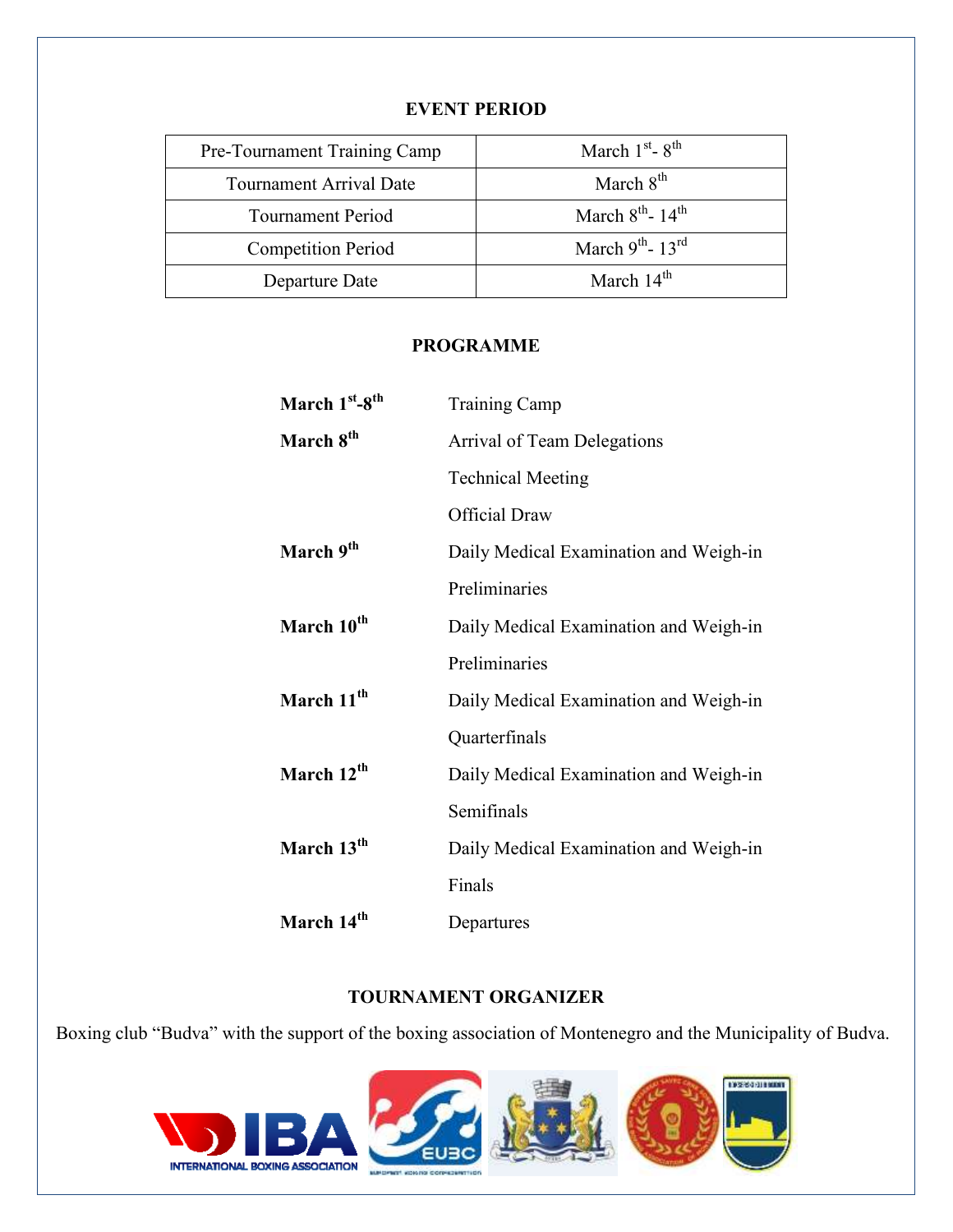## **TEAM COMPOSITION**

The Tournament will be held in accordance with AIBA Rules

- Men youth: 2004 and 2005 year of birth.
	- $\bullet$  In 13 weight categories: 46kg 48kg, 51kg, 54kg, 57kg, 60kg, 63.5kg, 67kg, 71kg, 75kg, 80kg, 86kg, 92kg, +92kg.
- **Women youth: 2004 and 2005 year of birth.**
	- $\bullet$  In 12 weight categories:  $45kg 48kg$ ,  $50kg$ ,  $52kg$ ,  $54kg$ ,  $57kg$ ,  $60kg$ ,  $63kg$ ,  $66kg$ ,  $70kg$ ,  $75kg$ , 81kg, +81kg.

TEAM DELEGATION COMPOSITION: Team manager, coaches, 1 AIBA R/J (1-3 Stars). Each boxer should have AIBA Record Book and passport.

## **AWARDS**

Winners in each weight category will be awarded with gold, silver and 2 bronze medals and special trophies for the best boxers.

## **VISA**

Those countries, who need entry visa to Montenegro should contact Montenegro Embassy in their countries beforehead. Also we kindly ask you to send to Boxing Association of Montenegro **COPIES OF PASSPORTS**  of all members of delegation and the full list of delegation.

## **REGISTRATION**

Tournament Preliminary Entry Form and Pre-Tournament Camp Final Entry Form: **until February 20th** via email: [adriaticpearl2022@gmail.com](mailto:adriaticpearl2022@gmail.com)

Final Entry Form and Room request form: **until March 01th** via e-mail: [adriaticpearl2022@gmail.com](mailto:g.marija@t-com.me)

## **COVID -19 PROTOCOL:**

All teams must have negative PCR test made within 72 hours before arrival in Montenegro. All teams must comply with all official epidemiologican measures.

## **TRANSPORTATION**

The Local Transportation is organized for all team members from **Airport Tivat** and **Airpot Podgorica** to the Hotel and back.







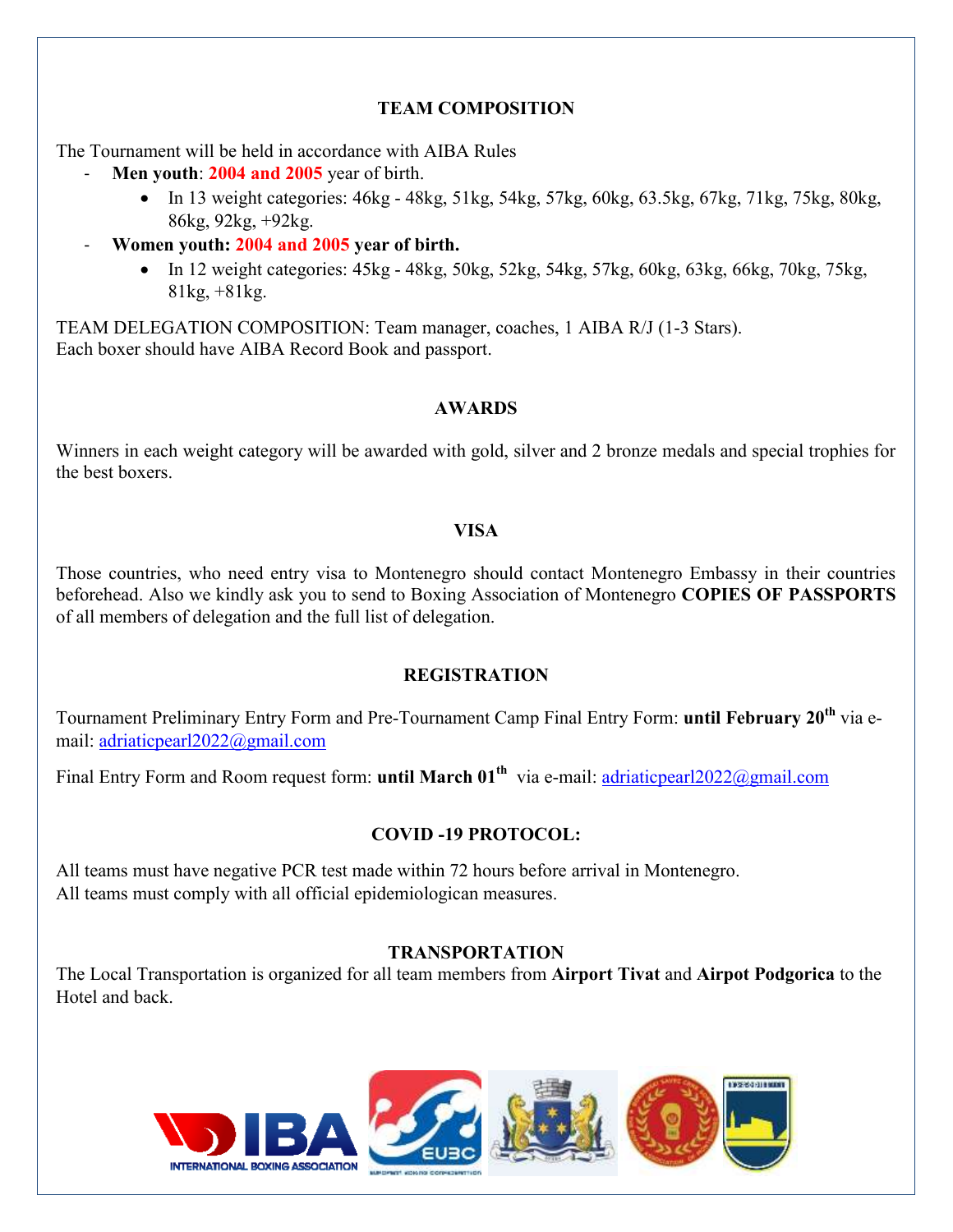### **ABOUT PRE-TOURNAMENT CAMP AND TOURNAMENT HOTEL**

# **Hotel Splendid Conference & Spa Resort**

<https://www.montenegrostars.com/me/pocetna-splendid>





## **PRE-TOURNAMENT CAMP AND TOURNAMENT ACCOMMODATION**

#### **Room Rates for Team Delegations are as follows**:

- For double occupancy (2 persons per room twin beds) **EUR 55 per person**, per day, including 3 meals
- For single occupancy (1 person per room) **EUR 70 per person**, per day, including 3 meals**.**

#### **PAYMENT CONDITIONS**

All Team Delegations must pay the full room charges for the entire tournament period.

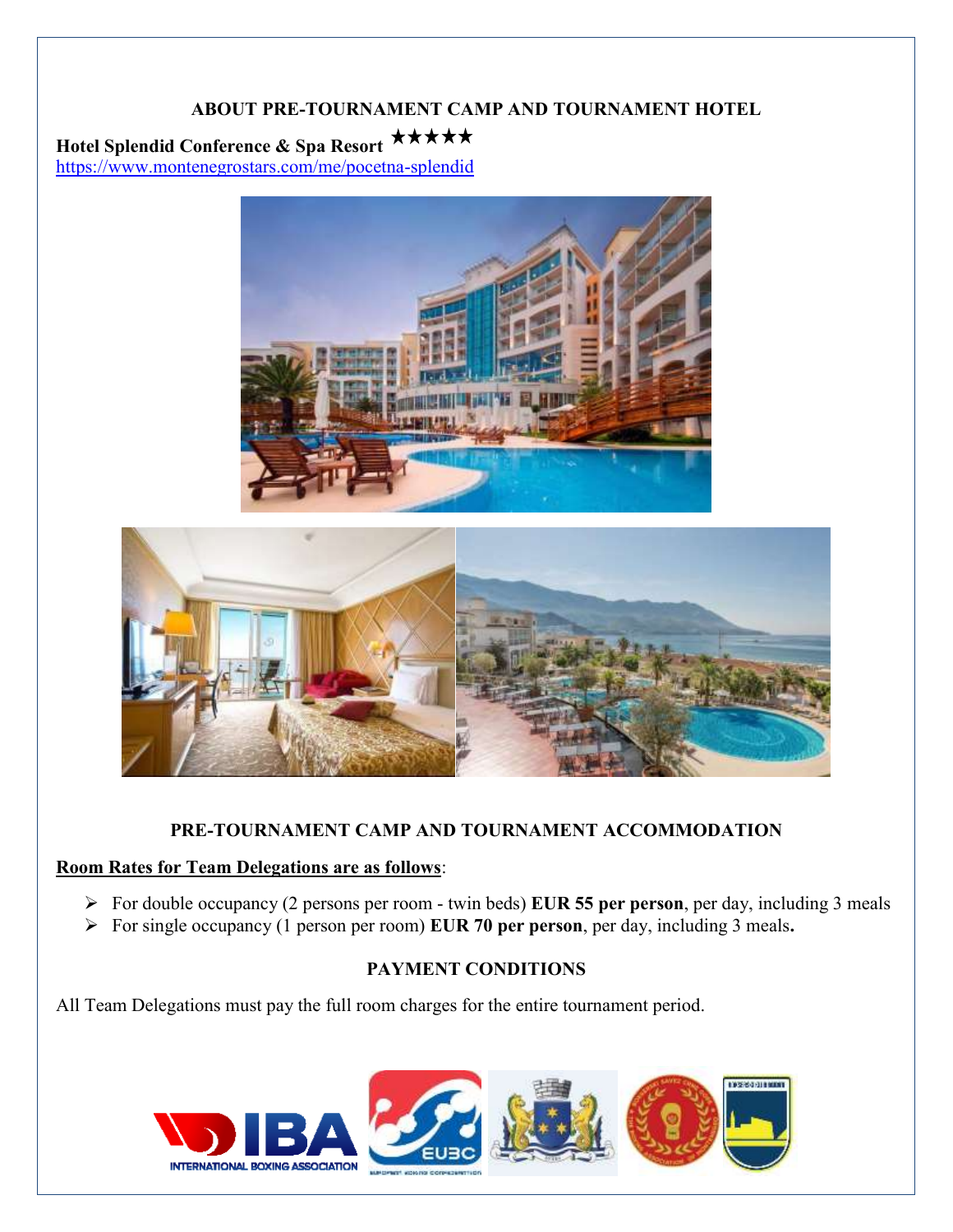The possibility of payment in cash or via bank account:

- Account holder: BOKSERSKI KLUB BUDVA
- Bank: NLB bank Montenegro
- SWIFT: MNBAMEPG
- IBAN: ME25530045120005685158

### **PRE-TOURNAMENT CAMP TRAINING VENUE**

## Mediterranean Sport Center Budva <https://www.mscbudva.me/>





## **COMPETITION VENUE**

Hotel Splendid Conference & Spa Resort \*\*\*\*\* <https://www.montenegrostars.com/me/pocetna-splendid>